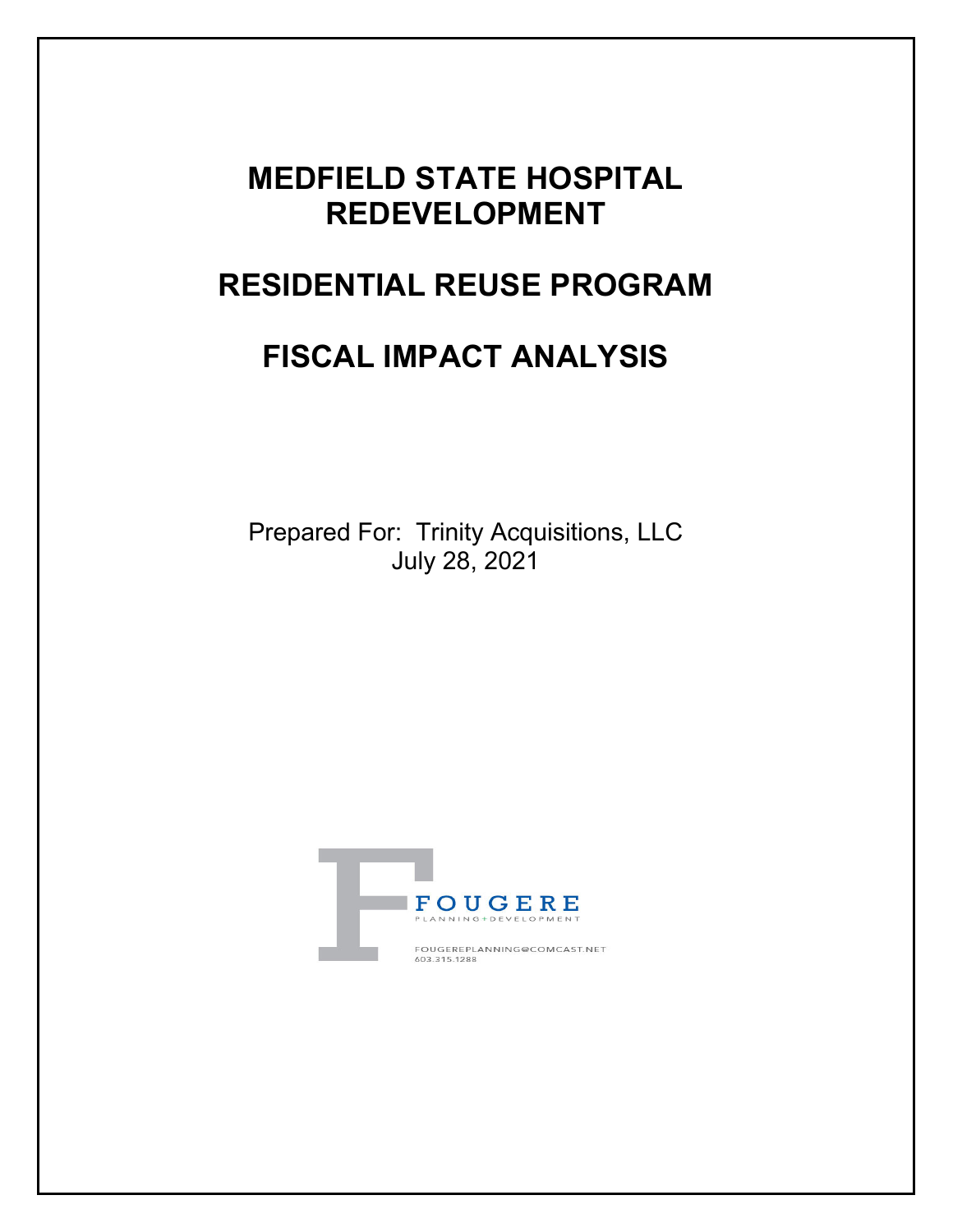# **FOUGERE PLANNING & DEVELOPMENT, Inc. Mark J. Fougere, AICP**

## **FISCAL IMPACT ANALYSIS**

## **Medfield State Hospital Redevelopment: Residential**

**July 28, 2021** 

## **I. Introduction**

Fougere Planning and Development has been engaged by Trinity Acquisitions, LLC to estimate the net fiscal impact to the Town of Medfield, MA from the proposed redevelopment of 36 existing historic buildings located on the grounds of the former Medfield State Hospital into 334 apartment units, with 25% set aside as affordable. Table One outlines the apartment mix contemplated by the development proposal, with 59% of the units will be studio and one bedroom.

| Table One<br><b>Apartment Unit Mix</b> |     |
|----------------------------------------|-----|
| Studio - Market                        | 9   |
| Studio - Affordable                    | 4   |
| One Bed - Market                       | 138 |
| One Bed - Affordable                   | 46  |
| Two Bed - Market                       | 94  |
| Two Bed - Affordable                   | 32  |
| Three Bed - Market                     | 8   |
| Three Bed - Affordable                 | 3   |
| Total                                  |     |

## **II. Local Trends**

Census figures<sup>1</sup> report that from 2010 to 2018 Medfield's population increased from 12,024 to 12,748, representing a 6% growth rate over the 8-year period. A majority of Medfield's housing stock consists of single family homes, with the most recent Census data (2017) reporting 3,720 units out of a total housing stock of 4,440 units as outlined in Figure 1.

 $\overline{a}$ <sup>1</sup> US Census, Factfinder 2013-2017.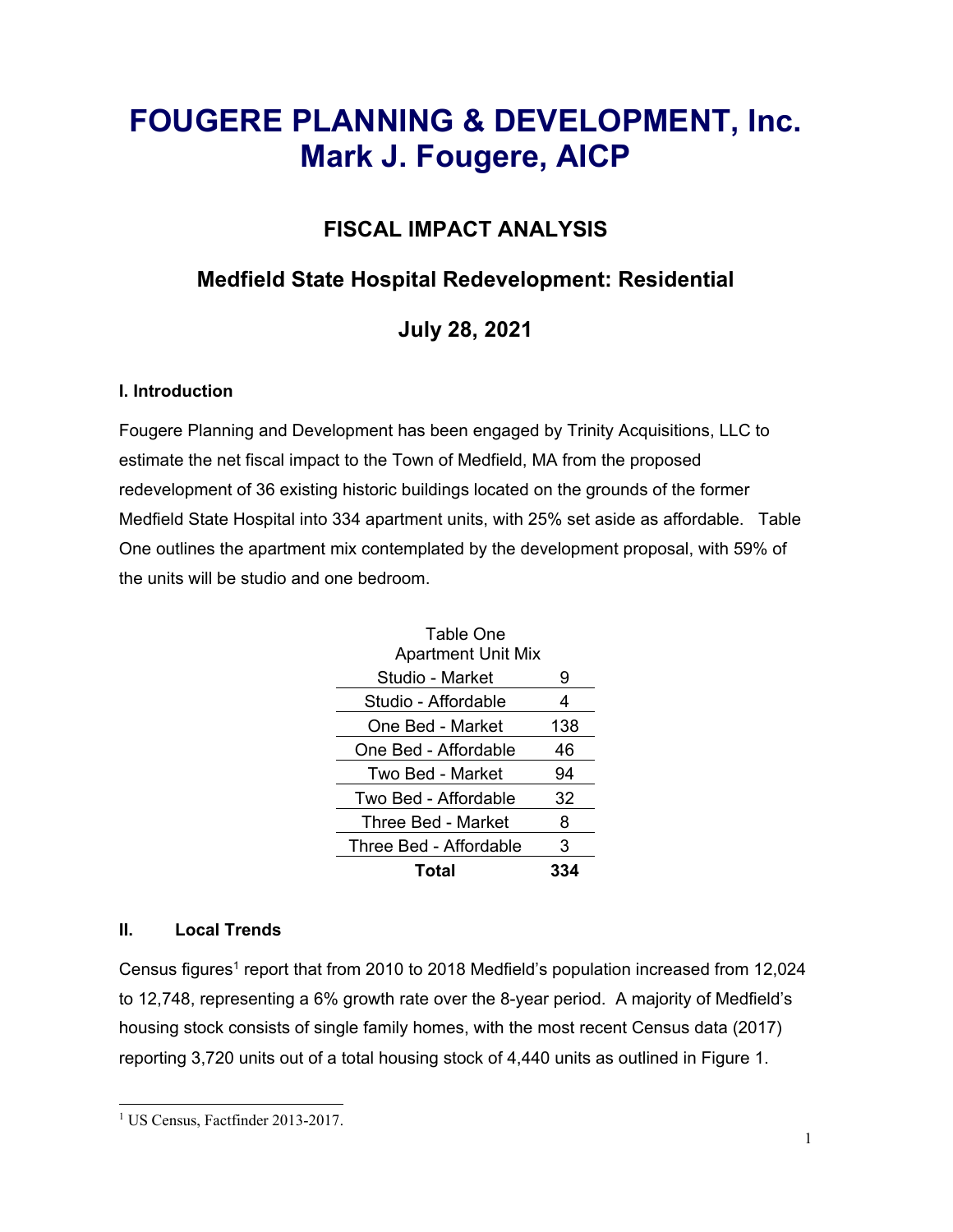

The reuse proposal is consistent with the residential goals of the Medfield State Hospital Strategic Reuse Master Plan. In addition, this project proposal is consistent with a number of Housing Goals outlined in the Housing Production Plan, including:

- "Medfield's housing stock is relatively homogenous, and there is a need for *more diverse housing options in town suitable for households of all ages, sizes, and incomes. Increasing the diversity of housing options in Medfield will enable seniors, younger adults, and people who work in town to establish and maintain long-term residence in the community.*
- *There is a need for more rental housing for households of varying incomes and sizes. Demand for the existing rental properties in town is high. Conversations*  with social service providers in the region suggests that there is a need for rental *housing for all types of households, including young adult households, single parents, traditional families, seniors, and single individuals. Also, the existing rental units in town are very small - the median number of rooms is only 3.4 – which suggests a need for larger units suitable for families, as well as rental units for seniors and small households.*
- Medfield's homes are large, and there are few options for seniors and empty*nesters to downsize and remain in the community. Medfield's relatively small proportion of senior households reflects the fact that many who wish to downsize cannot find housing in town that is suitable or affordable, resulting in their leaving Medfield for other communities. Smaller single family homes or*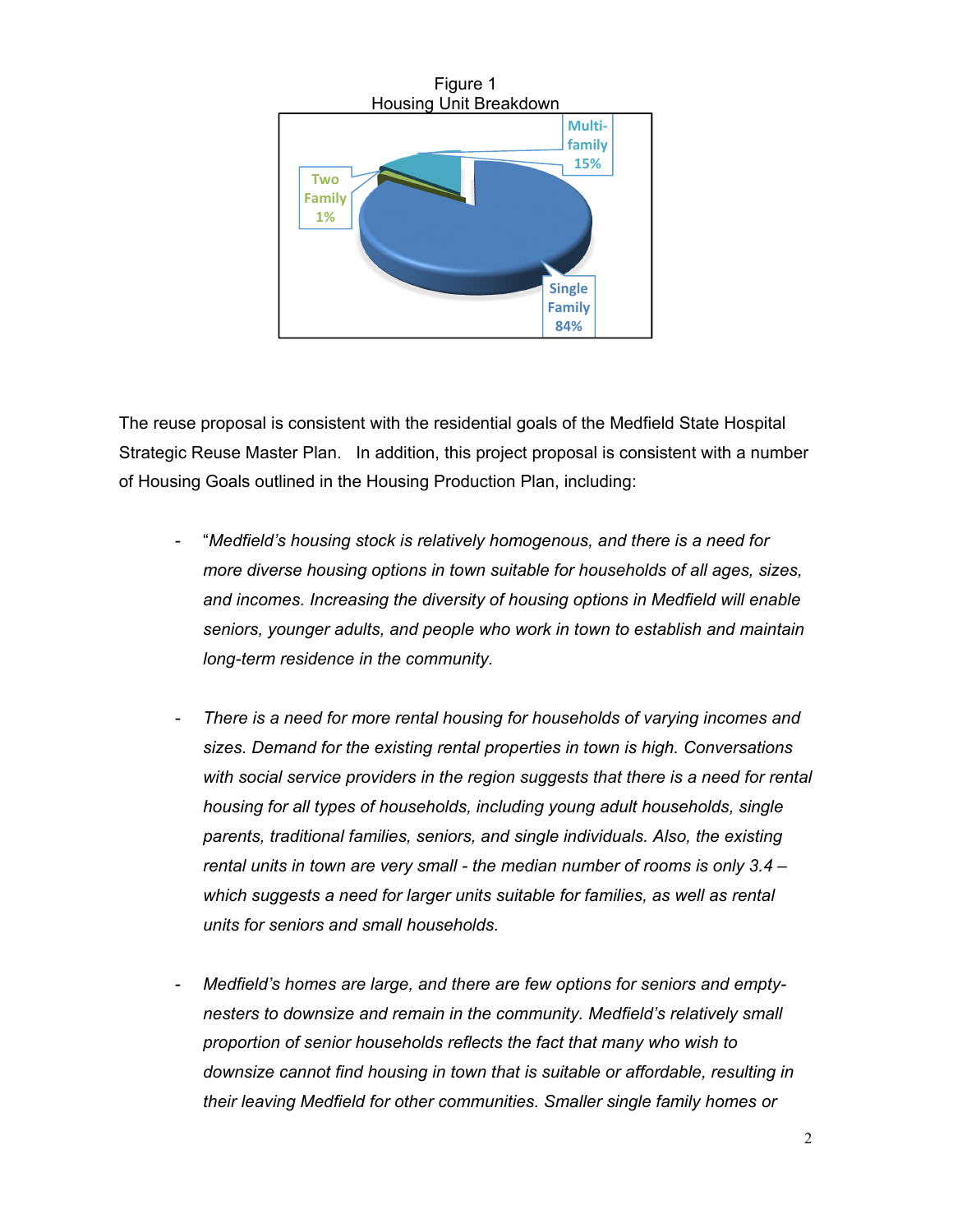*condominiums and rental housing would allow residents an opportunity to stay in Medfield as they age."* 

### **Budget**

Education, along with the Public Safety, are some of the largest department cost centers in the community as outlined in Figure Two and therefore will be the primary focus of this analysis as they relate to the proposed development program.



## **III. Per Capita Methodology & Marginal Cost Approach**

There are a number of methodologies that are used to estimate fiscal impacts of proposed development projects. The Per Capita Multiplier Method is the most often used analysis to determine municipal cost allocation. This method is the classic "average" costing method for projecting the impact of population growth on local spending patterns and is used to establish the costs of existing services for a new development. This method uses the current revenue/cost ratios per person and/or per unit as an indicator for future revenue/cost impacts occasioned by population growth. New capital expenditures required for provision of services to a development are not added to current costs; instead, the present debt service for previous improvements is included to represent ongoing capital projects. The advantage of this approach is its simplicity of implementation and its wide acceptance by both consultants and local officials. The downside of this approach is that the methodology calculates the "average" cost as being the expected cost, which is often not the case as costs are exaggerated - significantly in some instances. (For example, if one student is added to a school system, limited cost impacts will occur; however based on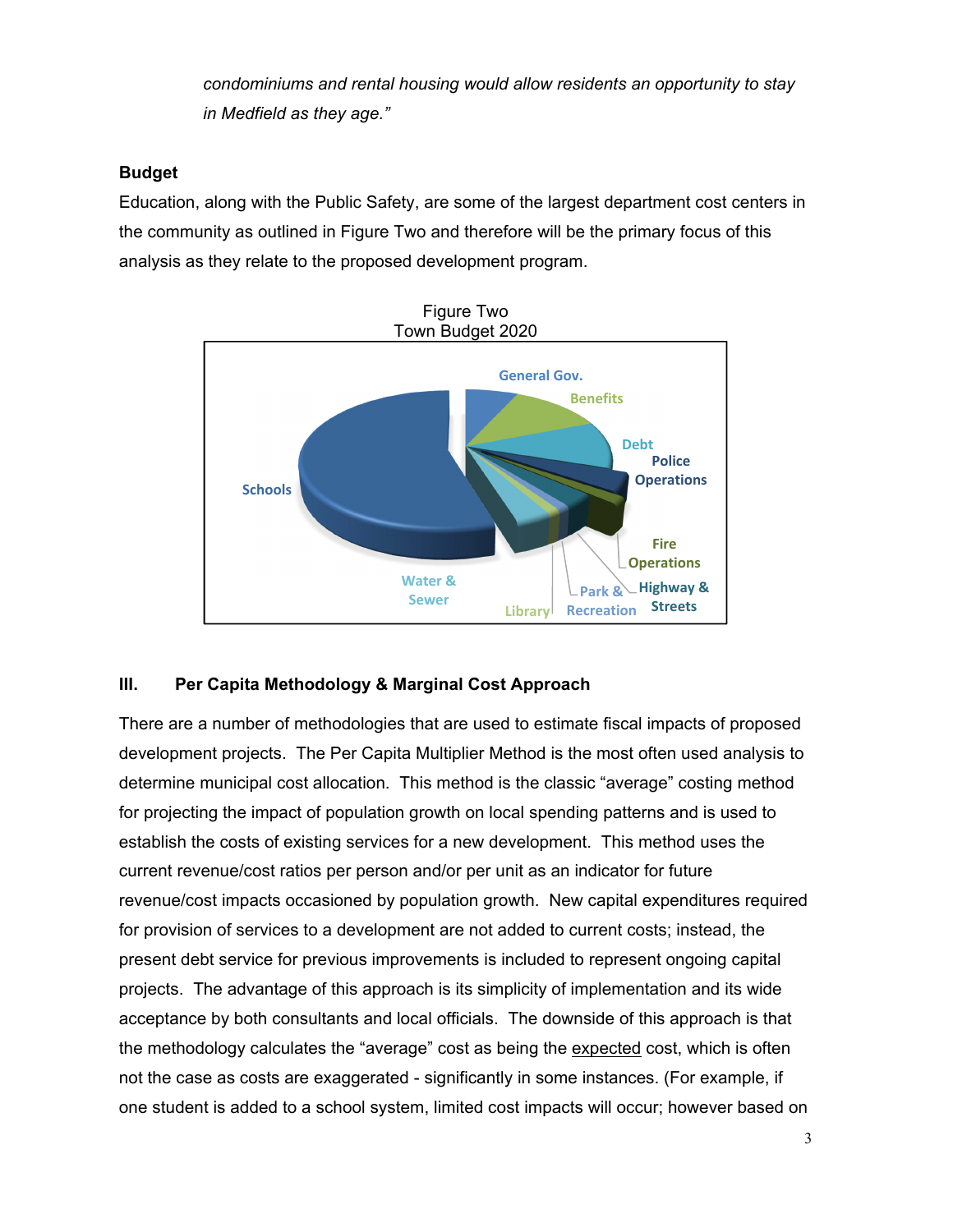an "average" cost to educate one student the cost could be noted as \$15,000/year, which includes such costs as existing debt, building maintenance, administrative and other factors, all of which will be minimally impacted by the addition of one student. The "true cost" could be significantly less, especially in those communities with declining enrollment.) Focusing on those departments where measurable impacts may occur refines this approach and its findings.

The Marginal Cost Approach is a more realistic methodology that can be used to estimate and measure developmental impacts based on actual costs that occur in the community. At this time, a "level of service" exists in Medfield to serve the community. This existing service level, for the most part, addresses the needs of the community through existing tax collections. As new development occurs, pressures are placed on some departments to address increased demands, while other departments experience negligible, if any impacts. In reviewing the potentially impacted town departments specifically, a truer picture of anticipated cost impacts can be determined.

At this preliminary stage of the Town's review of redevelopment options, engaging in detailed discussions with Department Staff was not encouraged by Town Administration Officials. Therefore, for this analysis, Average Costing will be used to measure potential municipal impacts, along with Marginal cost findings detailed in the Medfield State Hospital Strategic Re-use Master Plan.

Given the nature of the contemplated residential development, as will be shown by the analysis below, measurable impacts will be limited to a few Town departments. Any required off-site traffic and roadway improvements are expected to be addressed during the approval process. Solid waste generated by new buildings will be removed by a private hauler. Water and sewer expenses associated with the new apartment use will be offset through user fees. This report does not intend to infer that no costs will occur as a result of this project. Measurable impacts of the redevelopment are expected to result to a few Town departments, most notably the School Department along with the Police and Fire Departments. Other Town agencies are projected to experience little or no measurable impacts from this proposal.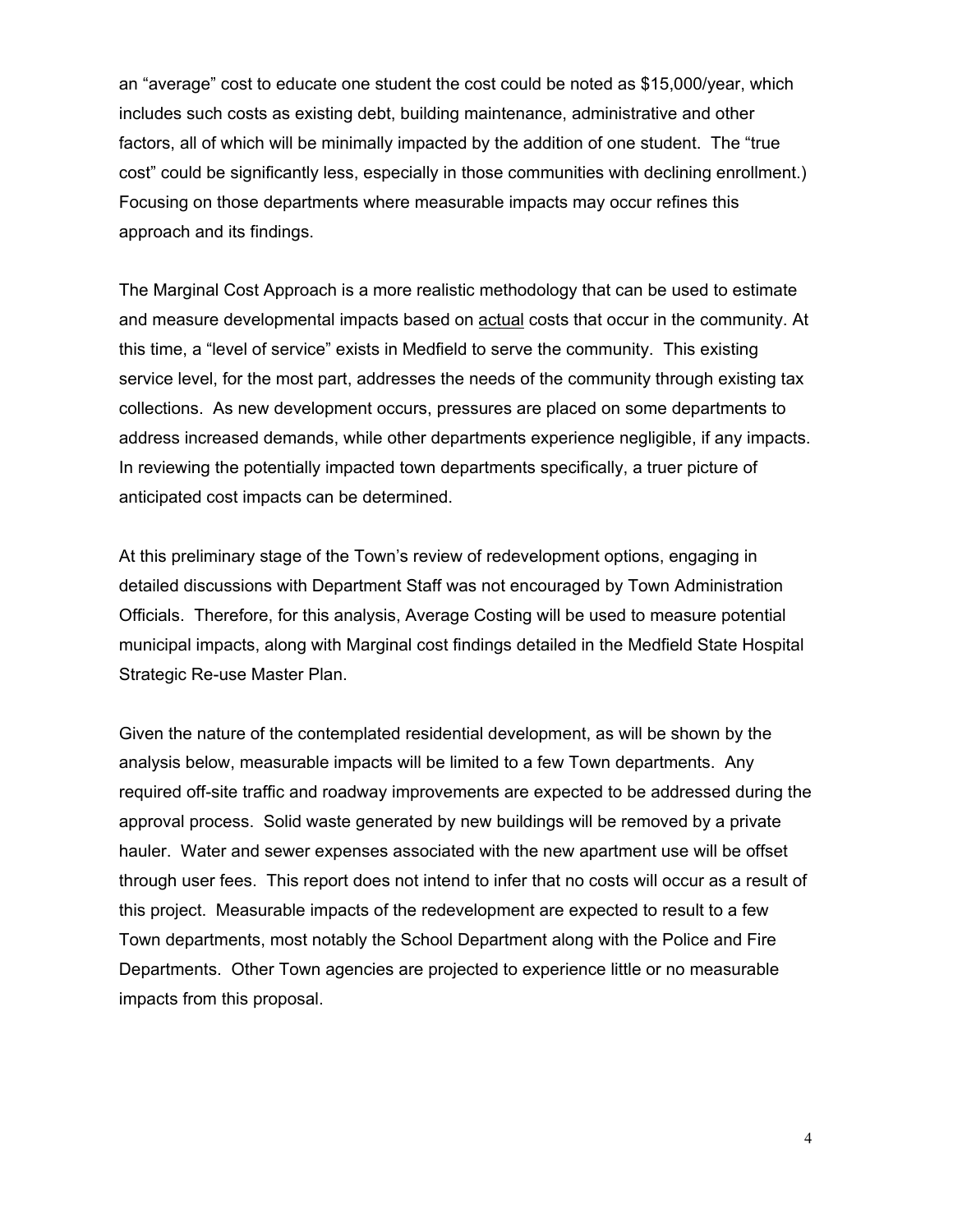## 1) Revenue

Local property taxes provide the bulk of general fund revenues for the Town, with fiscal year 2021 figures showing that 63.5% will be generated from this revenue source, with the remaining income being received from state aid, local receipts and other financing sources. The 2021 Residential Tax Rate for the Town is \$17.76.

Table Two outlines the estimated municipal tax revenue that may be generated by the redevelopment, based upon the anticipated assessed value2 Based upon these values, the new apartment complex is estimated to generate \$1,041,180 in annual property tax revenue

> Table Two Estimated Property Tax Revenue Units Total Value Property Taxes 334 \$58,625,000 \$1,041,180

2) Miscellaneous Yearly Revenues

Another major revenue source for the community is from motor vehicle excise taxes. In fiscal year 2020, the Town received a total of \$2,297,6033 from this revenue source. Table Three outlines the projected excise tax revenue stream for the redevelopment project, which is estimated to be \$160,800 annually

> Table Three Motor Vehicle Excise Taxes Vehicles<sup>4</sup> Avg. Value Excise Taxes<sup>5</sup> 536 \$12,000 \$160,800

3) Total Revenues from Redevelopment

The planned development of the apartment complex is expected to generate \$1,201,980 in annual tax revenue as outlined in Table Four.

| Table Four                      |             |
|---------------------------------|-------------|
| <b>Estimated Gross Revenues</b> |             |
| <b>Property Taxes</b>           | \$1,041,180 |
| <b>Vehicle Excise</b>           | \$160,800   |
| Total                           | \$1,201,980 |

 $\overline{a}$ <sup>2</sup> Assessments are based on preliminary Income Approach analysis, using a 7.8% Cap Rate recommended by the Assessing Department.

<sup>&</sup>lt;sup>3</sup> Management's Discussion and Analysis Report.

<sup>4</sup> Estimated 1.6 vehicles per unit.

<sup>5</sup> 536 vehicles x \$12,000 =\$5,628,000, tax \$25/\$1000.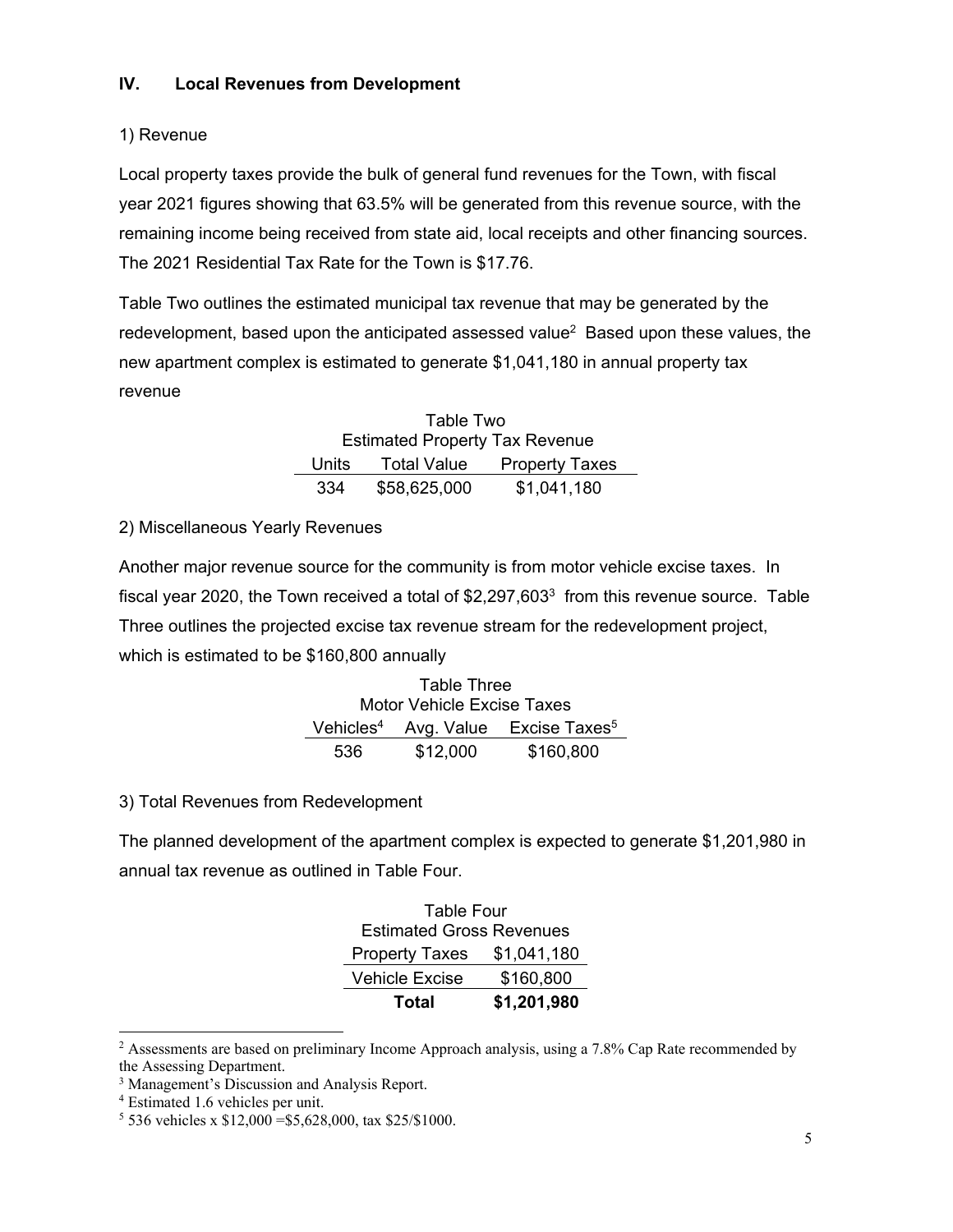Other income sources were reviewed for this analysis but not included in the income figures. The Town receives state aid from a number of sources based upon the Town's population and school enrollments (Chapter 70). The anticipated new residents will create demand for local services, thereby creating a positive impact on the local economy. In addition, one- time building permit fees will be paid to the Town, and the construction economy will be enhanced from this new development project.

#### **V. Town Departments**

As noted above, the Police, Fire and School Departments account for a significant percentage of the Town's operating expenses. These Departments employ the largest number of personnel and have the most noticeable impact on Medfield's municipal budget.

#### **Police & Fire**

Both the Police and Fire Departments will see measurable increases in demand for services which can be attributed to the new apartment community. To assess the degree of impact this project would have on these departments, comparable apartment complex emergency call data from over 2,500 apartment complexes $6$  were analyzed. The emergency call data was obtained and averaged to determine the annual number of calls per unit. These ratios were then totaled to derive an average call volume per unit, which was then used to generate projected emergency calls for each Department. Extrapolating from the comparable call data, increases in calls are projected for both the Town's Police and Fire Departments. Table Five and Six outline the findings from this research.

|       | <b>Table Five</b>                              |       |
|-------|------------------------------------------------|-------|
|       | <b>Estimated Annual Police Emergency Calls</b> |       |
|       | Police Call Ratio Estimated                    |       |
| Units | Per Unit                                       | Calls |
| 334   | 402                                            | 135   |

<sup>6</sup> Complete list of emergency calls located in Appendix.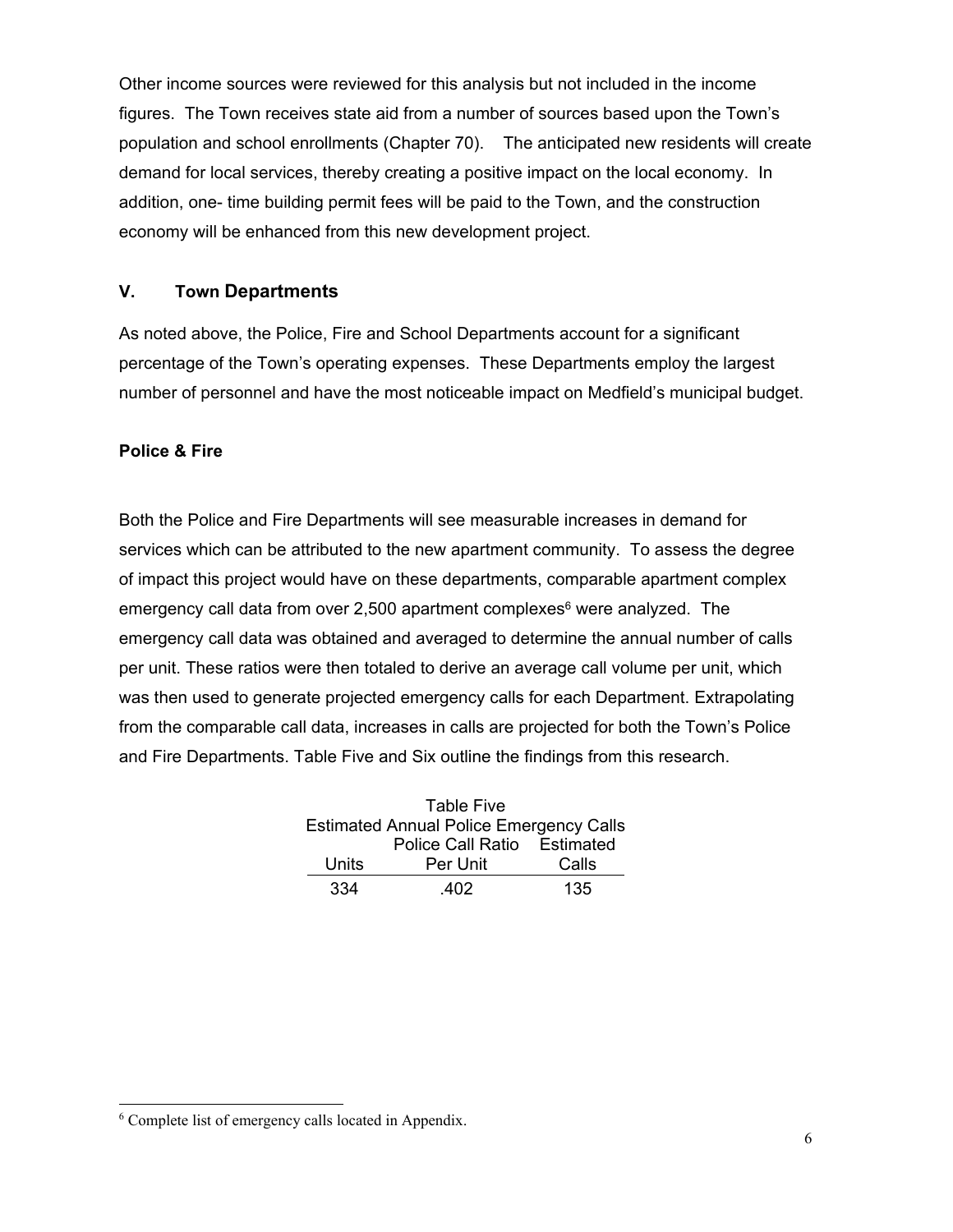|       | Table Six<br><b>Estimated Annual Fire</b> |       |
|-------|-------------------------------------------|-------|
|       | Fire Call Ratio Estimated                 |       |
| Units | Per Unit                                  | Calls |
| 334   | .071                                      | 24    |
|       |                                           |       |
|       | <b>EMS Emergency Calls</b>                |       |
|       | <b>EMS Call Ratio Estimated</b>           |       |
| Units | Per Unit                                  | Calls |
| 334   | -112                                      |       |

### **Police Department**

Police Department calls are estimated to increase by 135 calls annually or an average of 2.5 calls per week. To put the call volume into perspective, the Department received approximately 5,451 totals calls for service in 2018 (105 per week).

To assign some expense to the proposed project, a cost per call was derived from reviewing total annual police calls and the Department's budget. As outlined in Table Seven, a cost of \$91,800 will be carried in this analysis.

> Table Seven Estimated Police Cost<sup>7</sup>  $$3,706,245/5,451 = $680$  a Call 135 calls @  $$680 = $91,800$

## **Fire Department**

Fire Department calls are estimated to increase by 62 calls annually or an average of 1.1 calls per week. The Department responded to 1,474 total calls in 2018 (28 calls/week), of which 703 were EMS related. To allocated Fire Department costs, as with the Police Department, a cost per call was calculated to cover potential expense as detailed in Table Eight.

> Table Eight Gross Estimated Fire Cost \$1,973,995/1,474 = \$1,340 a Call 62 calls @  $$1,340 = $83,080$

 $\overline{a}$ 7 FY21 Budget was increased by 40% to cover insurance and benefit costs for both Police and Fire.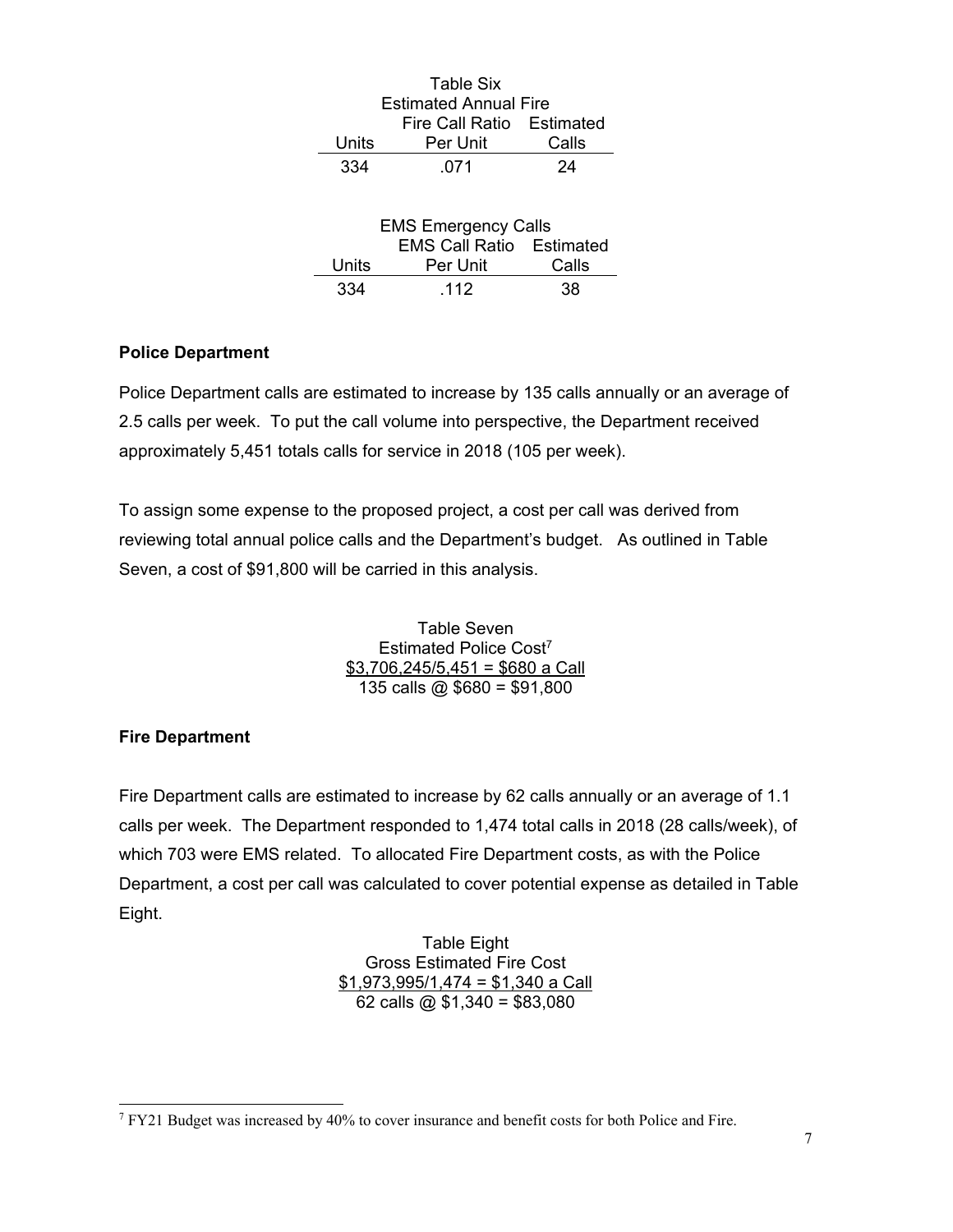The Town of Medfield obtains revenue from ambulance activity and in 2018 received a total of \$422,411. In 2018 the Department responded to 703 EMS related calls, resulting in an average of \$601 collected per call. Taking this revenue source into consideration, as outlined in Table Nine, the estimated Gross fiscal cost to the Fire Department is \$60,247.

| <b>Table Nine</b>               |             |
|---------------------------------|-------------|
| Net Fire Department Cost        |             |
| 2018 Ambulance Revenue          | \$422,411   |
| 2018 Ambulance Calls            | 703         |
| Revenue Per Call                | \$601       |
| <b>Estimated EMS Calls</b>      | 38          |
| <b>Estimated EMS Revenue</b>    | \$22,833.03 |
| <b>Est. Net Department Cost</b> | \$83,080    |
| <b>Est. Gross Dept. Cost</b>    | \$60,247    |

#### **Other Departments**

#### Medfield Outreach

Medfield Outreach provides services to those 18 and under. Based upon 2018 Census data, this age bracket consists of approximately 33% of the population (4,245). The Outreach budget for FY21 totaled \$175,270, which translates into a cost per capita of \$42. It is estimated that there will be 90 individuals under the age of 18 residing within the apartment community, resulting in an estimated cost of **\$3,780.** 

#### Council on Aging

Medfield's Council on Aging (COA) serves those within the community over the age of 60 and based upon Census data, it is estimated that this population group totals 2,400. The FY21 Budget for COA totaled \$238,269 or \$99 per capita. It is estimated that the new apartment community will have 152 persons over the age of 60, resulting in an estimated cost of **\$15,048.** 

#### Misl. Departments

Given the minimal impacts associated with the proposed apartment community, few financial impacts are expected on other Town Departments. All on site trash disposal will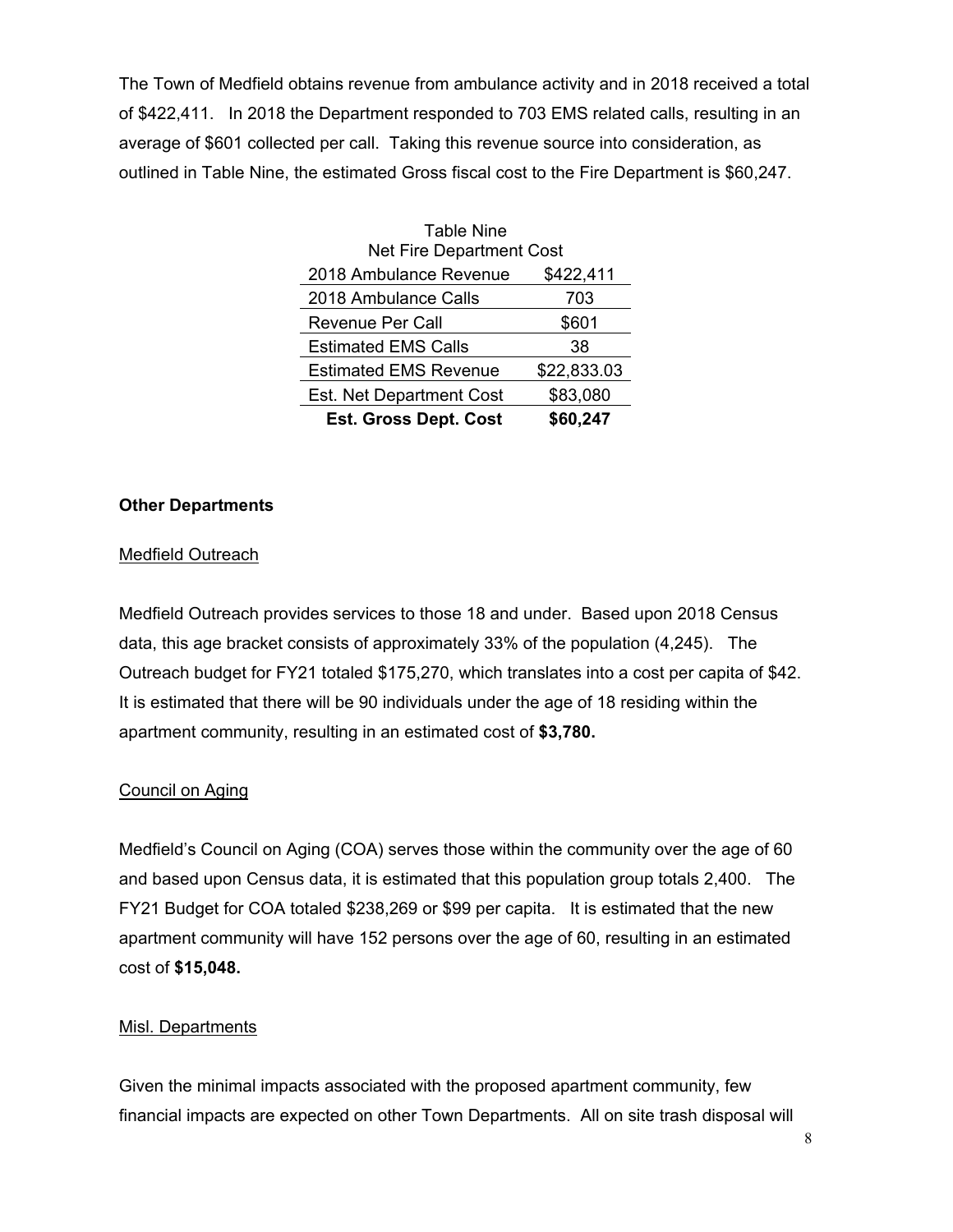be privately disposed of. Public water and sewer will serve the site and costs will be addressed through user fees. Building permit fees will offset any costs to the Building Department. No new public roads are proposed in association with the development and any required off site public roadway improvements will be addressed in the course of review. The Town will continue to maintain the onsite road system and as such, no new costs are created. To assign some costs to miscellaneous expenses that may incur to the Town, we have allocated a general government impact of \$100 per unit, or **\$33,400** for this development.

It should be noted that at this time Medfield is maintaining roads within the subject site that total approximately 2.7 miles (14,400 feet). Based upon existing expenditures within the Public Works Department related to roads, it is estimated the Medfield is expending approximately  $$38,000$  annual<sup>8</sup> to maintain the noted road length within the Medfield State Hospital property.

<sup>&</sup>lt;sup>8</sup> The Town expends approximately \$5.30 per foot to maintain its roads (\$2,174,047/77.59 miles). As this costs includes static overhead that may not changes as the result of new roadways in the community, we assumed a cost of \$2.65 per foot, ½ of the noted actual cost.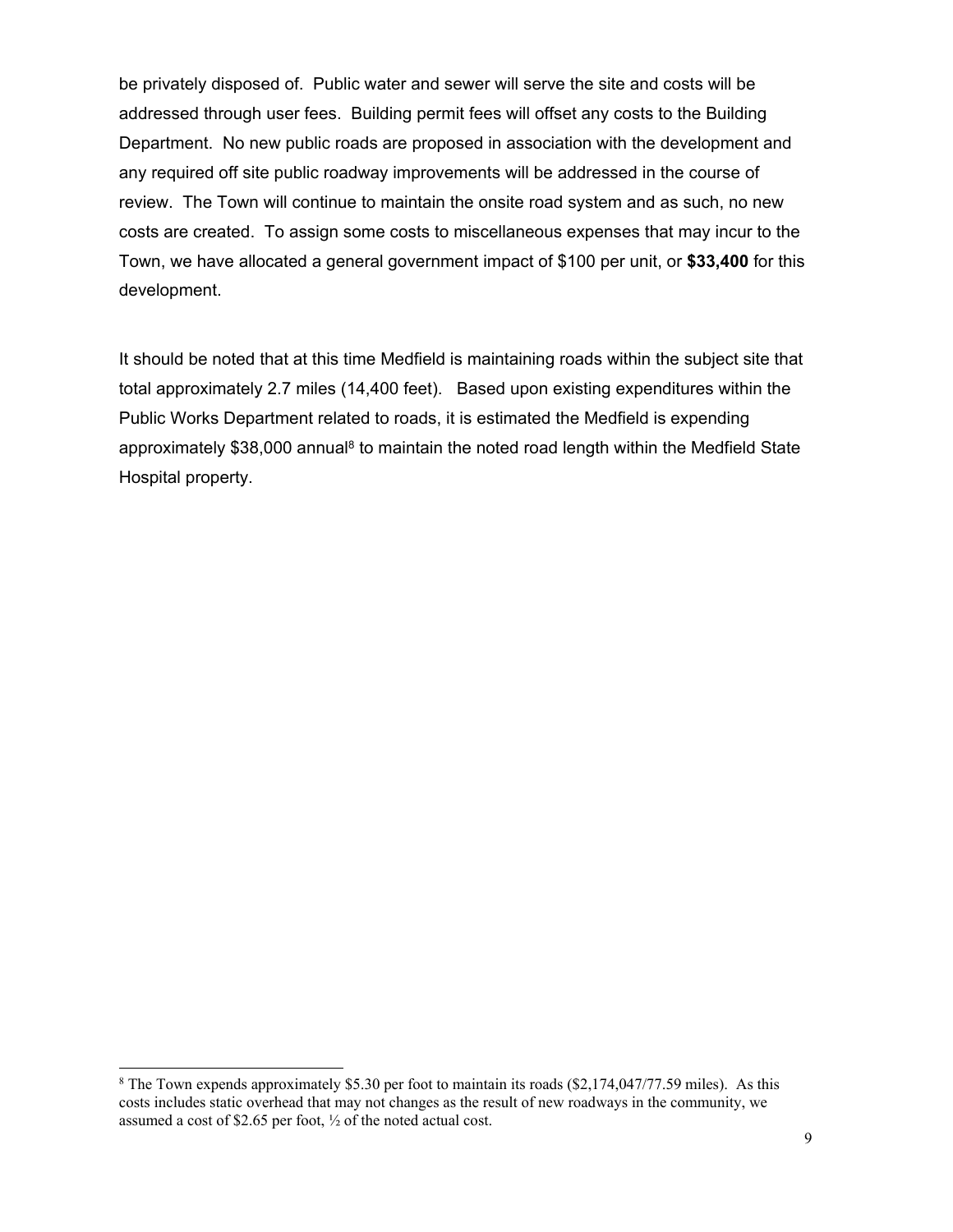## **School Department**

The School Department's budget is the largest in the Town, with a fiscal year 2021 expense totaling \$36,877,290, representing 57.9% of the total Town budget.

#### **Enrollment Trends**

Table Ten and Figure Three illustrate an eight-year enrollment trend for the schools along with total school enrollment. (Enrollments from the 20/21 school year should be discounted given the impact of the pandemic). Enrollments at the elementary level have been relatively even, with decreases seen at the middle and high school level. Based upon discussions with the School Superintendent in 2019, capacity issues are not presently an issue. Also, plans continue to move forward on a new elementary school which will serve grades 4 & 5.

|                            |         |         |         | Table Ten<br><b>School Enrollments</b> |         |         |         |         |         |
|----------------------------|---------|---------|---------|----------------------------------------|---------|---------|---------|---------|---------|
|                            | 2012/13 | 2013/14 | 2014/15 | 2015/16                                | 2016/17 | 2017/18 | 2018/19 | 2019/20 | 2020/21 |
| Elementary                 | 1.190   | 1,132   | 1,131   | 1.117                                  | 1,136   | 1.179   | 1,203   | 1,222   | 1,176   |
| <b>Middle School</b>       | 695     | 660     | 631     | 620                                    | 626     | 622     | 598     | 575     | 560     |
| <b>High School</b>         | 903     | 882     | 876     | 867                                    | 842     | 828     | 799     | 804     | 775     |
| Total<br><b>Enrollment</b> | 2,788   | 2.674   | 2.638   | 2.604                                  | 2.604   | 2,629   | 2.600   | 2,601   | 2,511   |



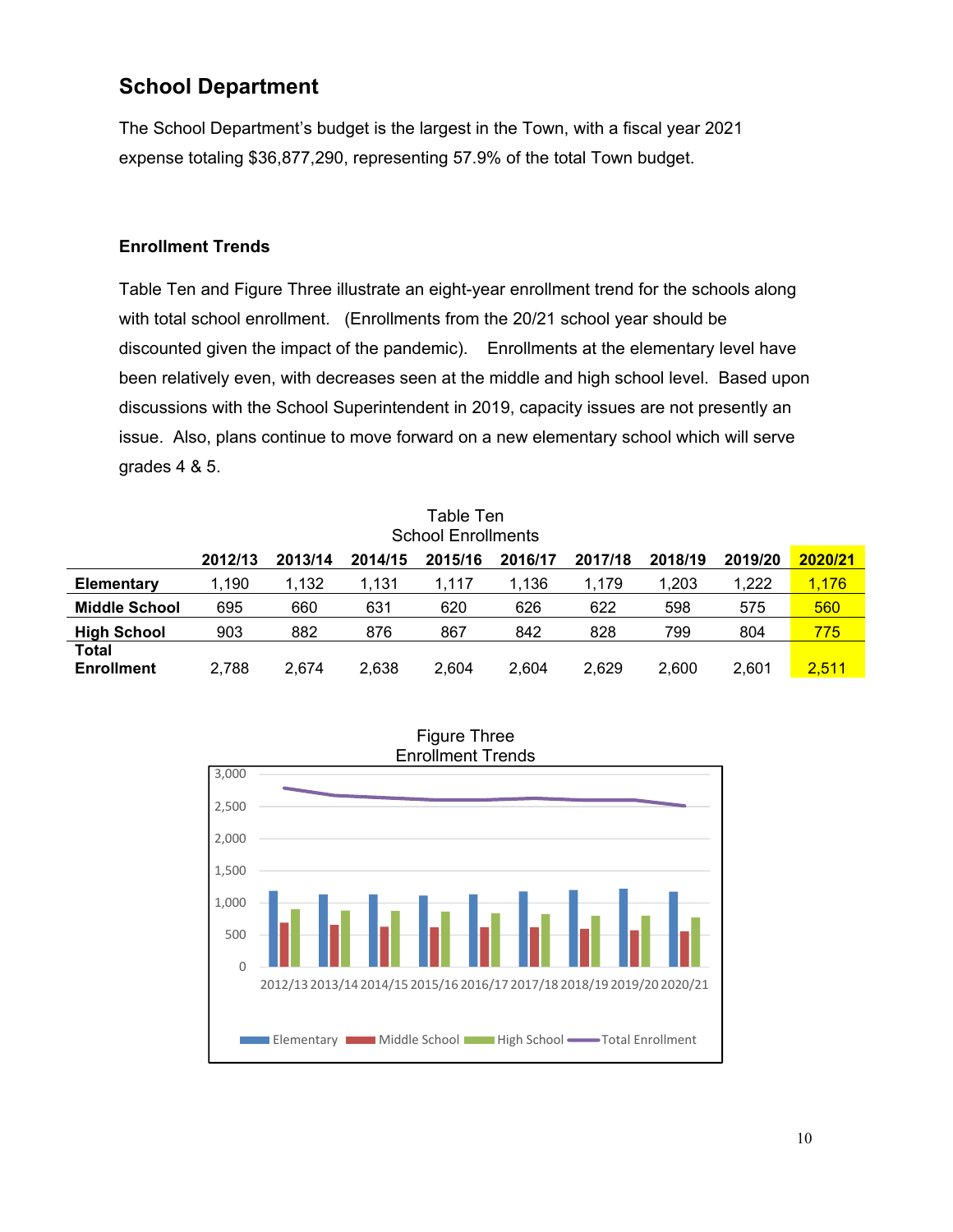To allocate expected costs associated with the proposed apartment complex, the number of children that may live in the multi-family community must be calculated. For this analysis, two methodologies will be used. As outlined in Table 1 above, the proposed apartment community is expected to be comprised of 13 studio units, 184 one bedroom units, 126 two bedroom units and 11 three bedroom units.

### Option One

To estimate the potential generation of school aged children (SAC), data from 1,153 comparable 40B apartments were reviewed. The proposed development will have a high percentage of studio/one bedroom units, 59.1%. Studio and one bedroom units rarely generate school age children. Reviewing the number on two and three bedroom units provides a clearer understanding on the potential number of new school children that may reside within the development. As outlined in Table Ten, a per unit SAC ratio of .492 has been calculated from the 1,153 comparable apartment complexes, resulting in an estimated 67 school age children as detailed in Table Eleven. As a comparison, the Parc apartment complex9 has a SAC ratio of .515 which is understandable given the project has only 26% one bedroom units and is 100% affordable.

| Estimated School Age Children – Option One |                |                                      |                     |                          |  |  |
|--------------------------------------------|----------------|--------------------------------------|---------------------|--------------------------|--|--|
| <b>Complex</b>                             | Total<br>Units | # Two/Three<br><b>Bedrooms Units</b> | Total<br><b>SAC</b> | SAC per 2/3<br>Unit Apt. |  |  |
| <b>Concord Mews</b>                        | 350            | 176                                  | 85                  | 0.483                    |  |  |
| Newton (Three Complexes)                   | 678            | 467                                  | 239                 | 0.512                    |  |  |
| Lincoln Woods                              | 125            | 85                                   | 34                  | 0.400                    |  |  |
| Average:                                   | 1,153          | 728                                  | 358                 | 0.492                    |  |  |
| <b>State Hospital</b>                      | 334            | 137                                  |                     |                          |  |  |
|                                            |                | Est. School Age<br><b>Children</b>   | 67                  |                          |  |  |
| The Parc (100% Affordable)                 | 92             | 68                                   | 35                  | 0.515                    |  |  |

| <b>Table Eleven</b>                        |
|--------------------------------------------|
| Estimated School Age Children - Option One |

<sup>&</sup>lt;sup>9</sup> 2019 enrollment from School Department.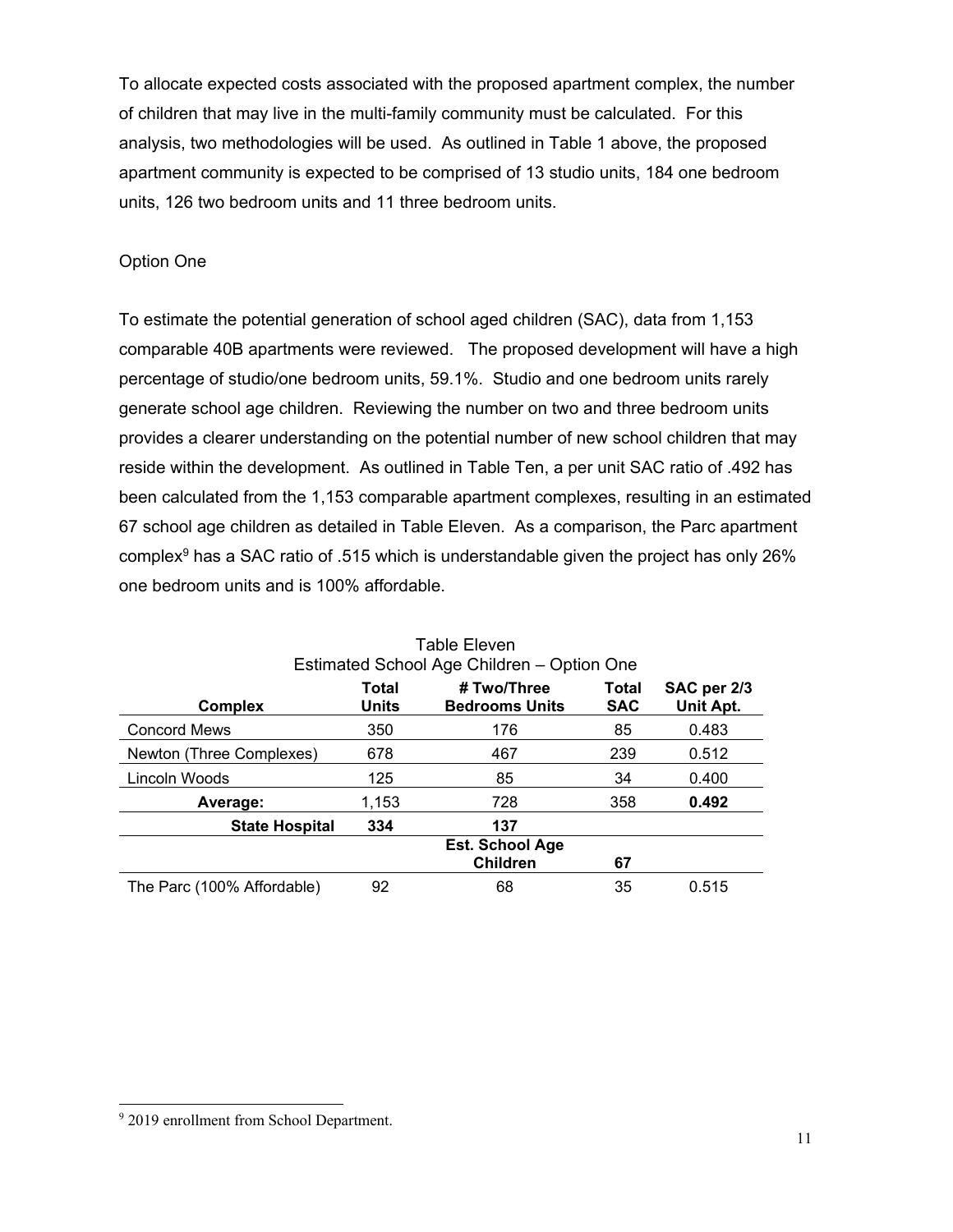The SAC ratios outlined in Table Twelve, Option Two are derived from a data base of over 1,000 apartments where school enrollment is known based on bedroom type and if the unit is market rate or affordable. Based on this data set, an estimated 47 school age children may reside within the apartment community.

|                                            | <b>Table Twelve</b> |       |       |
|--------------------------------------------|---------------------|-------|-------|
| Estimated School Age Children - Option One |                     |       |       |
| Studio - Market                            | 9                   |       |       |
| Studio - Affordable                        | 4                   | O     | 0     |
| One Bed - Market                           | 138                 | 0.009 | 1.242 |
| One Bed - Affordable                       | 46                  | 0.021 | 0.966 |
| Two Bed - Market                           | 94                  | 0.18  | 16.92 |
| Two Bed - Affordable                       | 32                  | 0.57  | 18.24 |
| Three Bed - Market                         | 8                   | 0.812 | 6.496 |
| Three Bed - Affordable                     | 3                   | 1.19  | 3.57  |
| Total                                      | 334                 |       | 47    |

Based on these two SAC estimating Options, a range between 47 and 67 school age children may reside within the proposed new residential community.

The Medfield State Hospital Strategic Re-use Master Plan estimated a per student Marginal Costs ranging from \$3,800 to \$4,200. If the higher of these two cost figures is applied to the range of new school age children, an estimated school cost range of \$197,400 - \$281,400 is derived.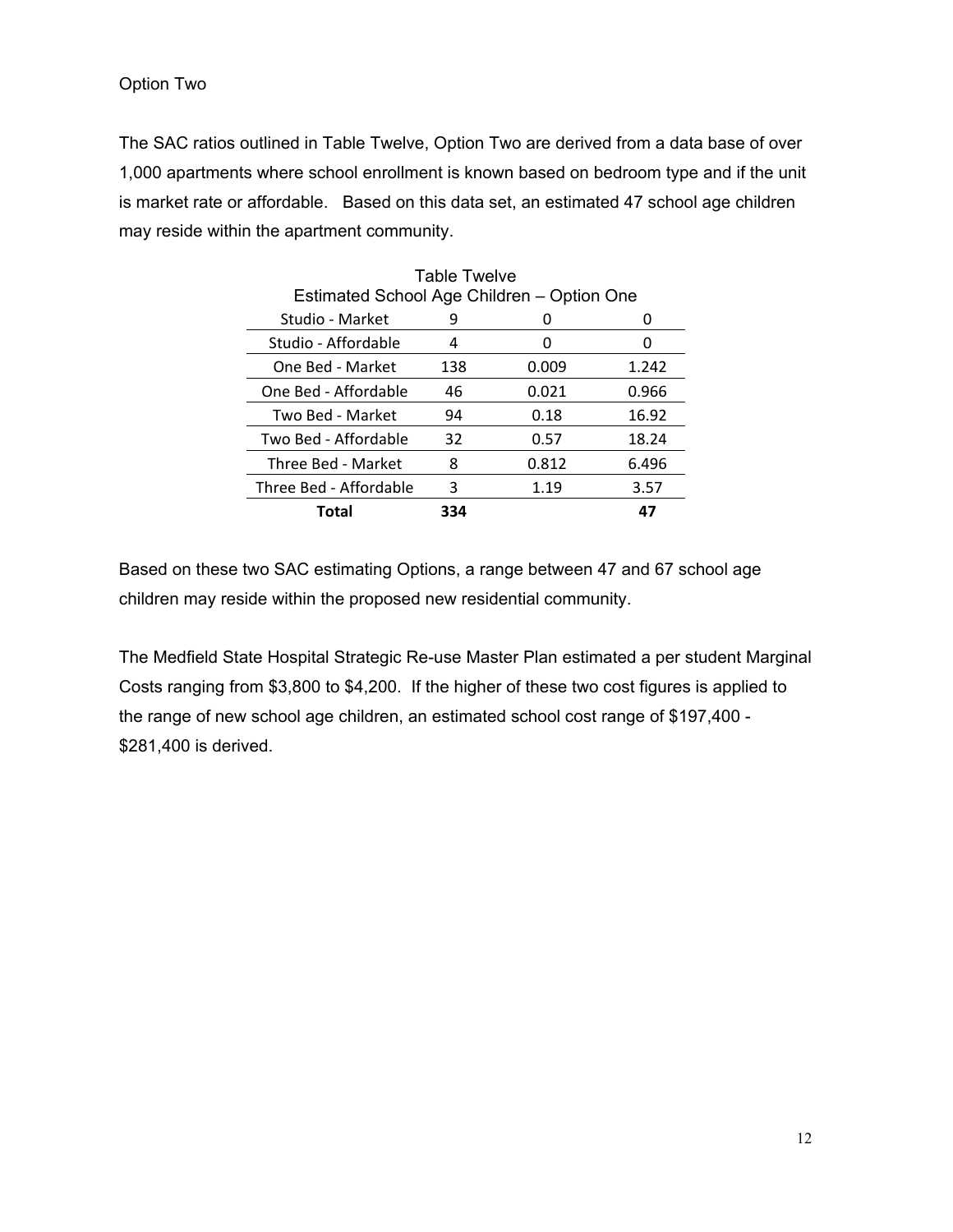#### **SUMMARY**

As outlined in Table Thirteen, this fiscal impact analysis indicates that there will be a net positive annualized impact related to construction of the proposed development.

| <b>Table Thirteen</b>             |             |             |
|-----------------------------------|-------------|-------------|
| <b>Fiscal Summary</b>             |             |             |
| <b>Gross Projected Revenues</b>   | \$1,201,980 | \$1,201,980 |
| <b>Estimated Municipal Costs</b>  |             |             |
| Police                            | $-$91,800$  | $-$91,800$  |
| Fire                              | $-$60,247$  | $-$60,247$  |
| Outreach                          | $-$3,780$   | $-$3,780$   |
| Council on Aging                  | $-$15,048$  | $-$15,048$  |
| <b>Other General Fund Impacts</b> | $-$33,400$  | $-$33,400$  |
| <b>Schools</b>                    | $-$197,400$ | $-$281,400$ |
| <b>Total Costs</b>                | $-$401,775$ | $-$485,675$ |
| <b>Net Positive Fiscal Impact</b> | +\$800,305  | \$716,305   |

Key findings supporting this development include:

- $\ddagger$  The planned redevelopment will generate approximately \$1,201,980 in gross revenues per year. Taking into consideration estimated municipal costs, the redevelopment will yield a positive net tax revenue range of \$716,305 to \$800,305. Excess funds will be available to the community to address current and future needs.
- $\downarrow$  All on-site property maintenance and trash collection will be private, no new public roads are proposed.
- **L** Calls to the Police Department are projected to increase by 135 a year (2.5 week), compared with an annual Town wide call volume of approximately 5,500.
- $\downarrow$  The Fire Department is expected to receive approximately 62 calls a year (1.19 week) from the proposed project, adding to the 1,474 calls a year that are presently received by the Department. In addition, an estimated \$24,510 of ambulance revenue may be realized.
- It is estimated range of 47 67 school age children may reside at the former hospital site;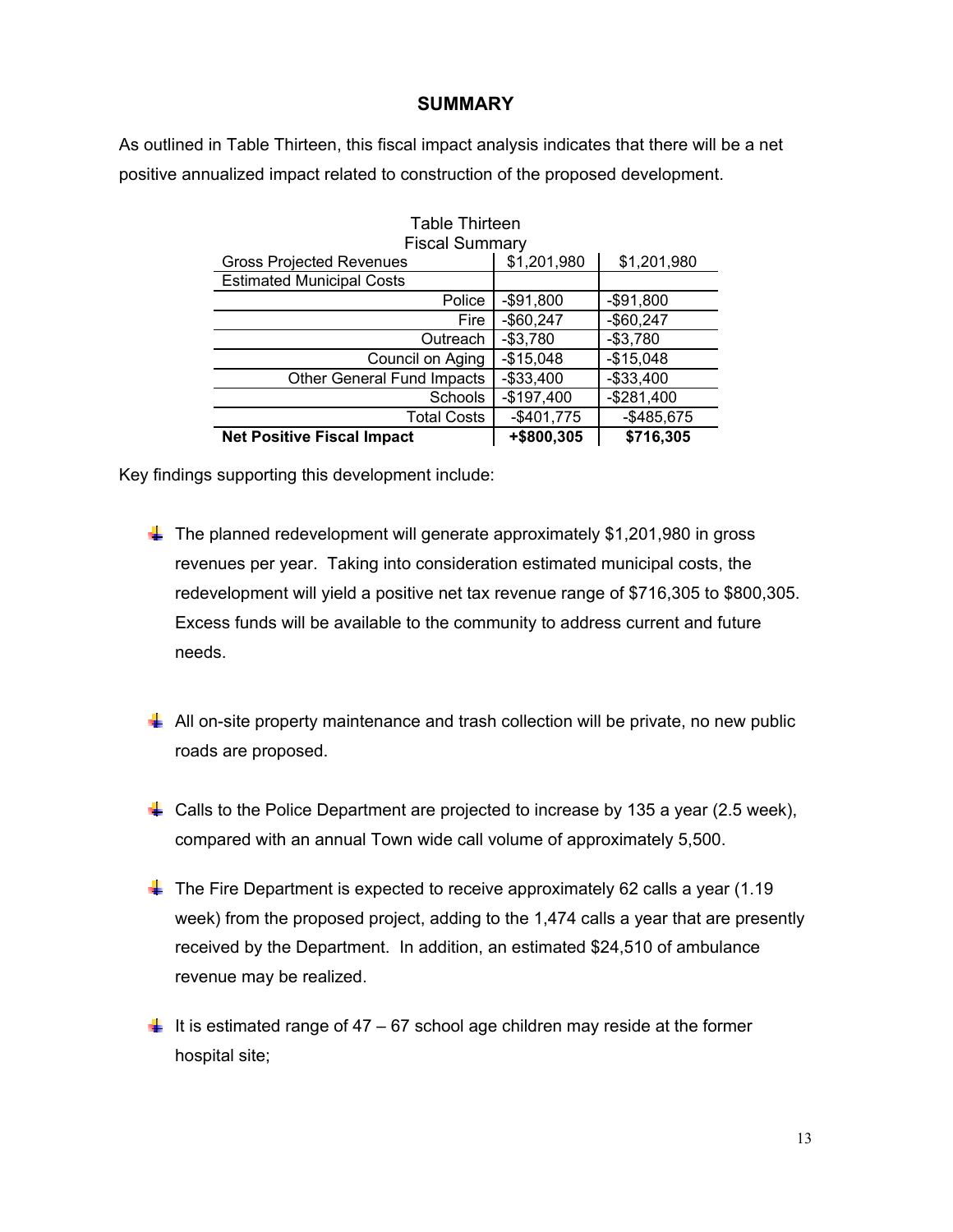- $\downarrow$  Both short-term and long-term positive economic benefits are anticipated to occur, with construction related jobs being created and local business activity enhanced by the new residential community.
- $\frac{1}{2}$  Additional community benefits will be realized through proactive planning to make progress in the goals of the Town's Housing Production Plan, thereby enabling the community to take greater control over future development.
- $\triangleq$  The Building Permit Fee<sup>10</sup> of approximately \$390,000 will be paid for the residential project.

<sup>&</sup>lt;sup>10</sup> \$1 per square foot.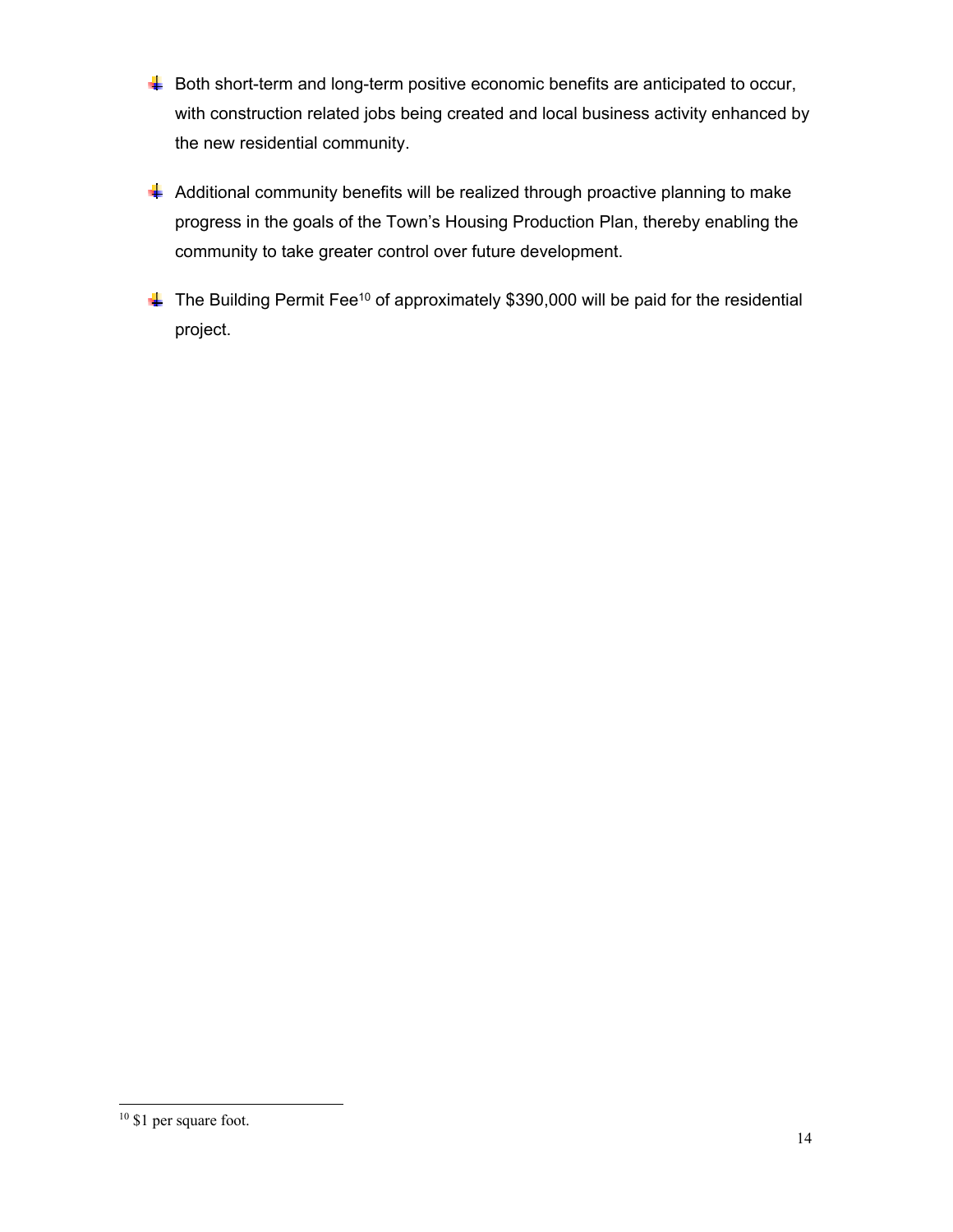# **Appendix**

## **Apartment Calls 40B Complexes**

## **Police Department Calls**

Estimated Annual Apartment Police Calls<sup>11</sup>

| Project                     | Town            | <b>Units</b> | Avg. Police<br><b>Calls Per Year</b> | Avg. Call<br>Per Unit | Projected<br><b>Yearly Calls</b> |
|-----------------------------|-----------------|--------------|--------------------------------------|-----------------------|----------------------------------|
| The Lodge                   | Foxborough      | 250          | 74                                   | 0.296                 |                                  |
| <b>Union Place</b>          | <b>Franklin</b> | 297          | 73                                   | 0.247                 |                                  |
| Fairfield Green             | Mansfield       | 200          | 146                                  | 0.728                 |                                  |
| Pembroke Woods              | Pembroke        | 240          | 92                                   | 0.385                 |                                  |
| <b>Blue Hills</b>           | Randolph        | 274          | 148                                  | 0.540                 |                                  |
| Avalon Newton Highlands     | Newton          | 294          | 153                                  | 0.520                 |                                  |
| <b>Avalon Chestnut Hill</b> | Newton          | 204          | 67                                   | 0.328                 |                                  |
| Arborpoint Woodland         | Newton          | 180          | 22                                   | 0.120                 |                                  |
| Cloverleaf                  | <b>Natick</b>   | 183          | 82                                   | 0.448                 |                                  |
| The Gables                  | Westwood        | 350          | 155                                  | 0.442                 |                                  |
| <b>Hastings Village</b>     | Wellesley       | 52           | 3                                    | 0.058                 |                                  |
| <b>Totals</b>               |                 | 2,524        | 1,015                                | 0.402                 |                                  |
| <b>Proposed Apartments</b>  |                 | 334          |                                      |                       | 135                              |

 $11$  The noted projects are all 40B apartment complexes, with 25% of the units affordable.